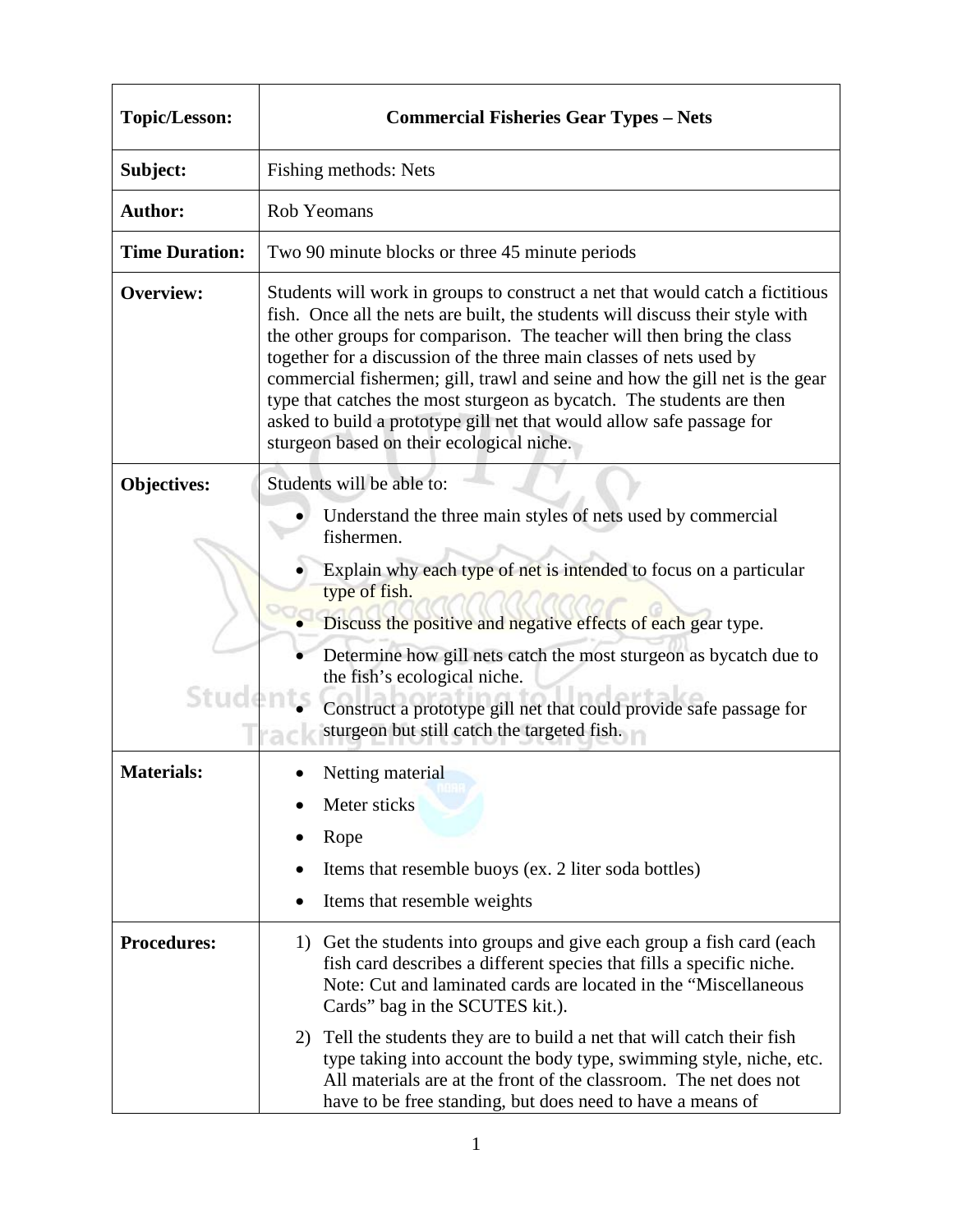| collecting the fish and being retrieved by the fishermen.                                                                                                                                                                                                                                                                                                                                                                                         |
|---------------------------------------------------------------------------------------------------------------------------------------------------------------------------------------------------------------------------------------------------------------------------------------------------------------------------------------------------------------------------------------------------------------------------------------------------|
| 3) Once built, each group will explain the niche of their target species<br>and how their net is designed to catch that species.                                                                                                                                                                                                                                                                                                                  |
| 4) The teacher should then bring the class together for a discussion of<br>the three main types of gear used by commercial fishermen—<br>starting with seine nets and finishing with gill nets. Visual<br>diagrams of the nets should be used. The teacher should lead the<br>discussion towards the students explaining the pros and cons of<br>each type of net, including efficiency of catch, habitat destruction,<br>ghost gear and bycatch. |
| 5) Explain to the students that gill nets are the gear type that catches<br>the most sturgeon as bycatch due to the fish's niche.                                                                                                                                                                                                                                                                                                                 |
| Student's should then get back into their groups and build a model<br>6)<br>of a gill net (not free standing) or be given a diagram of one. They<br>are asked to build a prototype of a gill net that would allow safe<br>passage of sturgeon, but still catch fish.                                                                                                                                                                              |
| 7) When completed, students should present their net prototypes to the<br>rest of the class for comparison.                                                                                                                                                                                                                                                                                                                                       |
| As a free writing exercise for homework to be handed in the next<br>8)<br>class, students are to write a description as to how they would test<br>their prototype idea.                                                                                                                                                                                                                                                                           |
| The next day, the teacher should ask the students what their prototype<br>design was and how it would be tested. The teacher should then show the<br>class two prototype ideas already in place and how each was tested.                                                                                                                                                                                                                          |
| Here is a prototype designed to potentially reduce sturgeon bycatch in gill<br>orts for Sturgeon<br>nets.                                                                                                                                                                                                                                                                                                                                         |
| $L = 27 - 36m$<br>$H = 1.5m$<br>$h = 0.30 - 0.50$<br>Lead line on bottom<br>"Windows were created on the bottom of the net by adding nylon spacers<br>30 or 50 cm high. This allows the benthic sturgeon to slip through the net<br>while the targeted species that swims slightly off the bottom will still get<br>caught (Gessner and Arndt, 2006).                                                                                             |
|                                                                                                                                                                                                                                                                                                                                                                                                                                                   |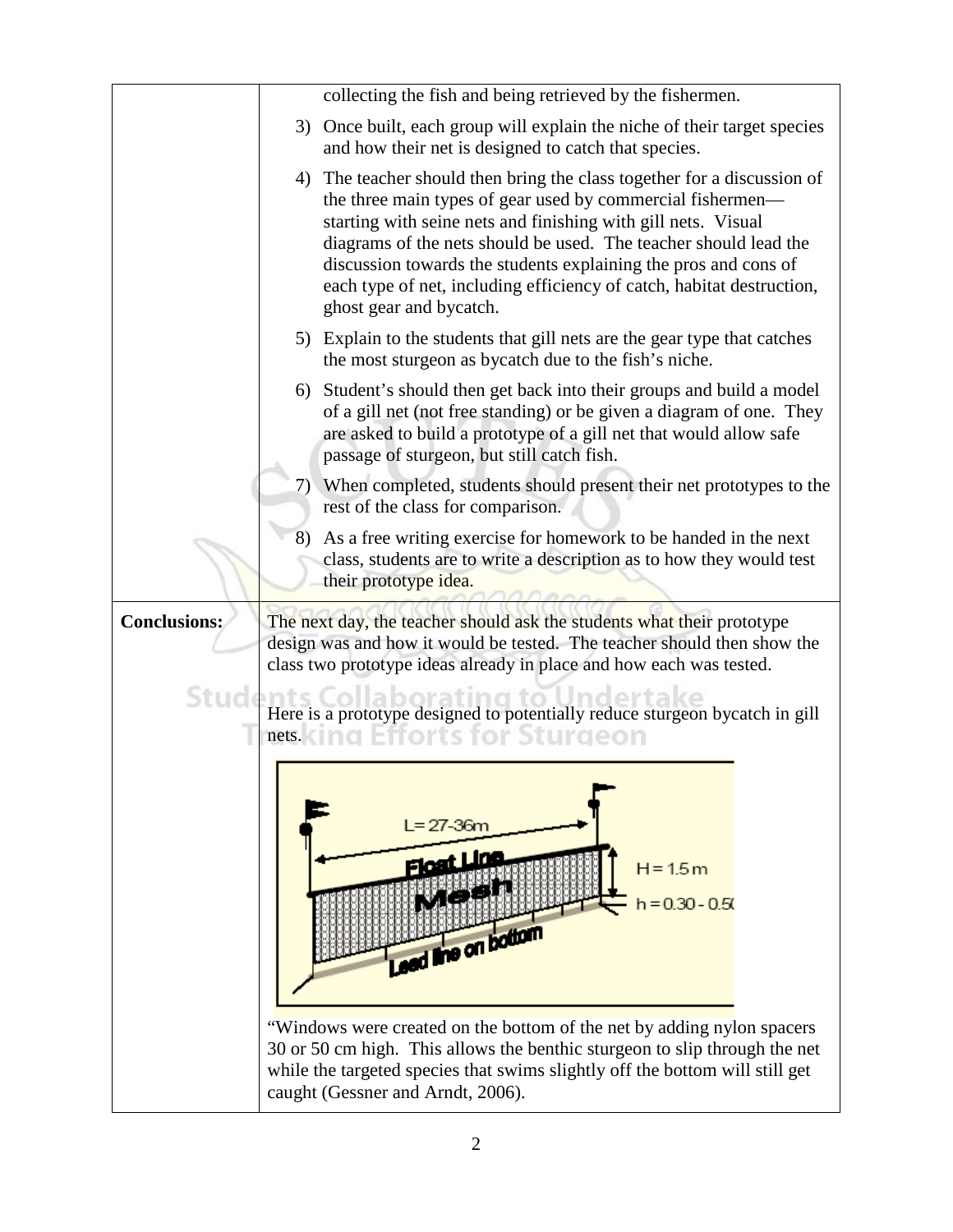# **Fish cards**

### **Fish A**

Your fish is a schooling species that spends its entire life in the ocean. It is benthic, but swims in the water column from the bottom up 5-10 meters and feeds on schooling bait fish, crustaceans and worms.

### **Fish B**

This fish is a benthic species that lays flat on the bottom, for the most part never moving vertically. It moves about the ocean floor and at times swims into the estuaries of rivers with sandy bottoms.

#### **Fish C**

Your fish is a fast moving, pelagic species that swims in great schools. The only thing governing its position in the water column is food. It can be found from the surface to the bottom, and it migrates hundreds of miles in a short amount of time.

### **Fish D**

Your species is not a fish, it's a bivalve. These mollusks live on the bottom, filter feed the water of plankton and move on occasion by clapping their two shells together and moving very short distances.

### **Fish E**

Your species is a bait fish that swims in the oceans in huge schools numbering thousands. They eat plankton and small shrimp, live near or in the photic zone and move slowly from place to place.

#### **Fish F**

This species lives in rivers as young adults and the oceans as adults. They are benthic, slow moving and feed on worms, mollusks and crustaceans.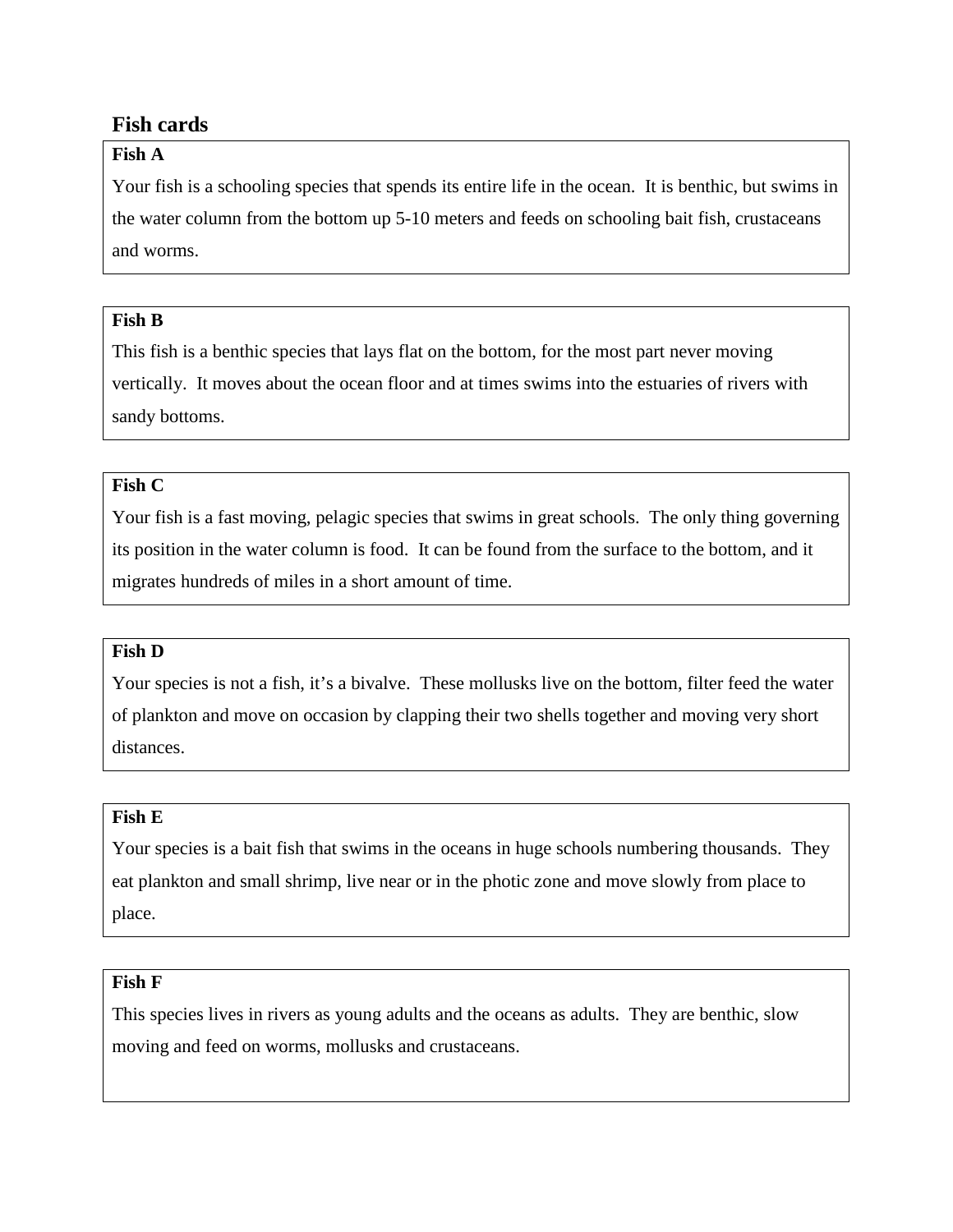

#### **Otter Trawl**

First design was tested aboard a vessel named the Otter. Vessels using this gear are usually called draggers, because they drag these nets across the bottom.



<http://www.fishingnj.org/diaotter.htm>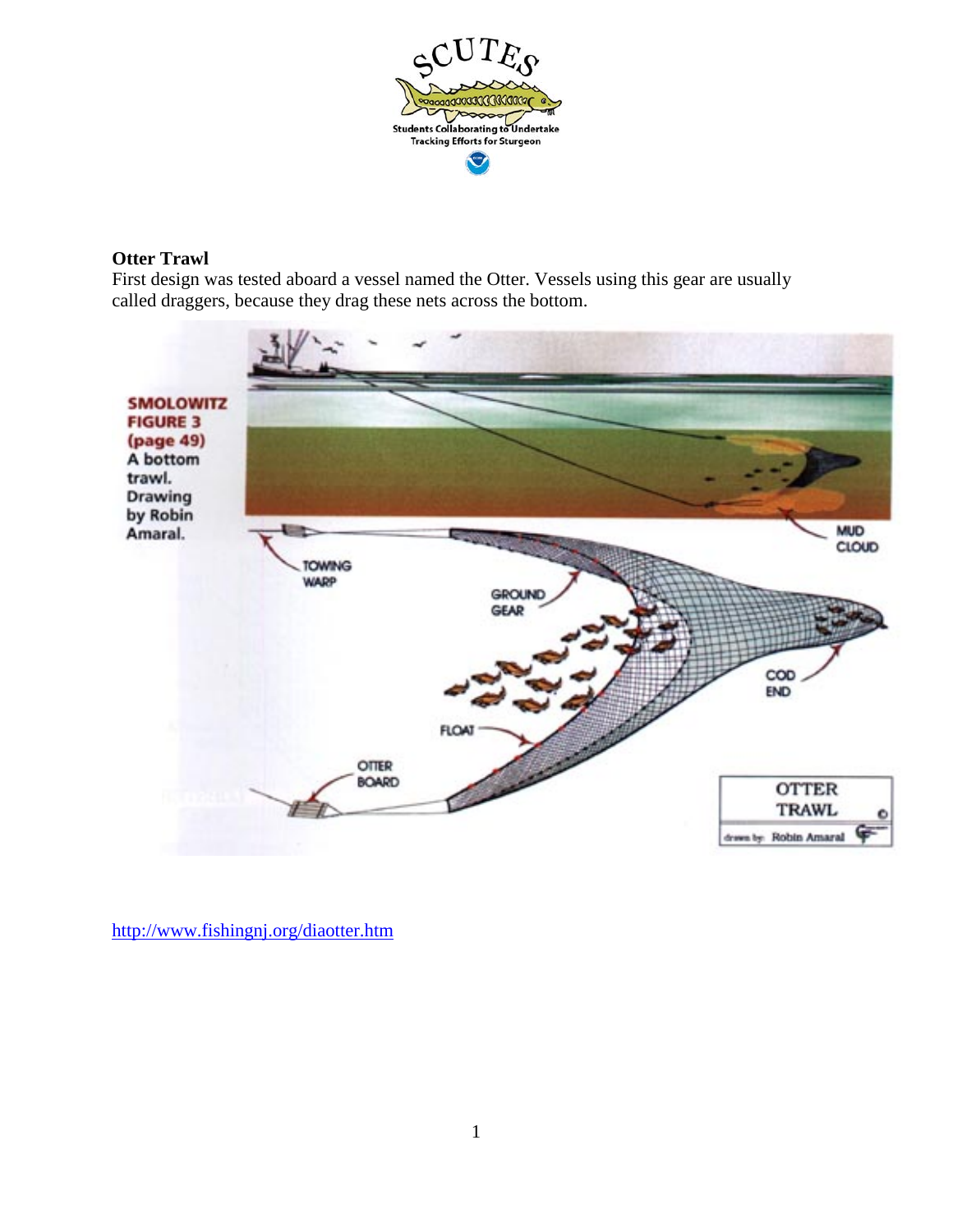

# **Purse Seine**

This net is deployed around a schooling species and the bottom is pulled tight, trapping the entire school. Boats using this gear type are called seiners.



<http://camartolol.files.wordpress.com/2008/07/purseseine-01.gif>